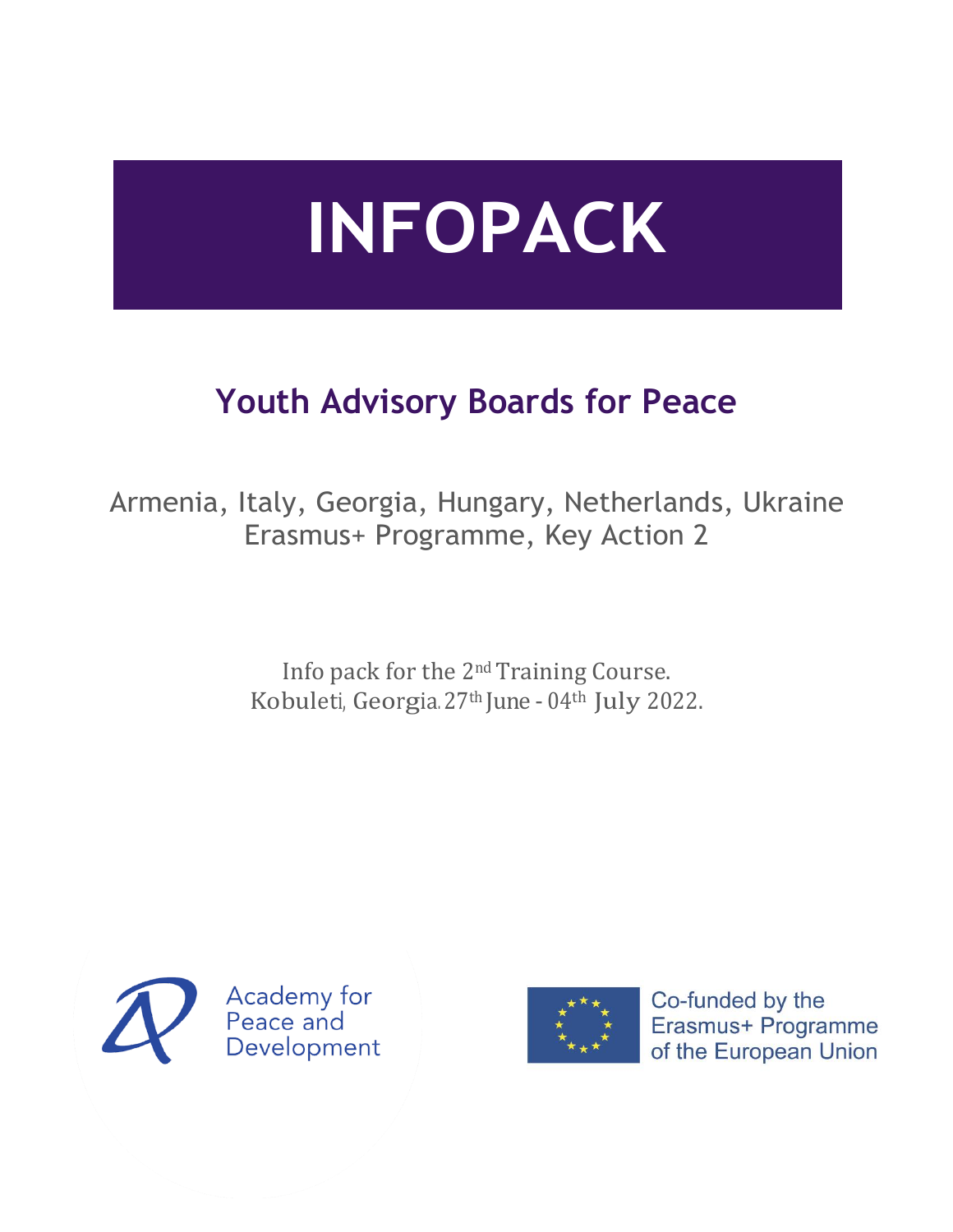#### **PRACTICAL INFORMATION**

Important contact details

- **Logistic Coordinatior Shota Danelia** +995 557 50 72 [72 /shota.danelia@apd.ge](mailto:72%20/%20shota.danelia@apd.ge)
- **Project Assistant Misha Rogava**: +995 598 29 03 63 / [misha.rogava@apd.ge](mailto:misha.rogava@apd.ge)
- **Emergency number in Georgia**:112

#### **ARRIVAL & CHEK-IN**

- > All participants are expected to arrive to Kobuleti on the 27<sup>th</sup> June 2022 before 19:00.
- ➢ The opening of the training is expected to be on the 27th June at **20:00** in the meeting room of the Hotel Amigo in Kobuleti. Before the opening, dinner will be served at **19:00.**

#### **There are three main arrival options:**

**Tbilisi-Kobuleti:** From Tbilisi International Airport, right in front of the airport building, there is a bus (N37) going to the city center and the train station. Ticket price for the bus and metro is 1.00 GEL. The bus and metro fare are paid via control devices using plastic "metro-money" card, coins and/or credit card (only in bus). The plastic "metromoney" card should be obtained before the travel. Paying straight to the driver is banned in the bus. You will be charged with 20 Gel if you travel without a valid ticket. Metro money can be bought at the metro stations.

From Tbilisi, you can get to Kobuleti by train, bus or mini-bus. There are 3 spots you can catch appropriate transport for you:

- 1. The best option, safest and fastest, we offer Train. You take the train at Tbilisi Central train station. For the train schedule please refer to this link: <https://goo.gl/RDtZwn> . Tickets cost 25 GEL and are online available at the following webpages: <https://tkt.ge/> , [matarebeli.ge/en/home,](http://www.matarebeli.ge/en/home) [https://biletebi.ge/.](https://biletebi.ge/) Please, make registration first and consider, that we will refund only II Class train tickets.
- 2. At the train station, you can also find minibuses going to Batumi/Kobuleti. The ticket should cost no more than 30 GEL. You pay in cash here.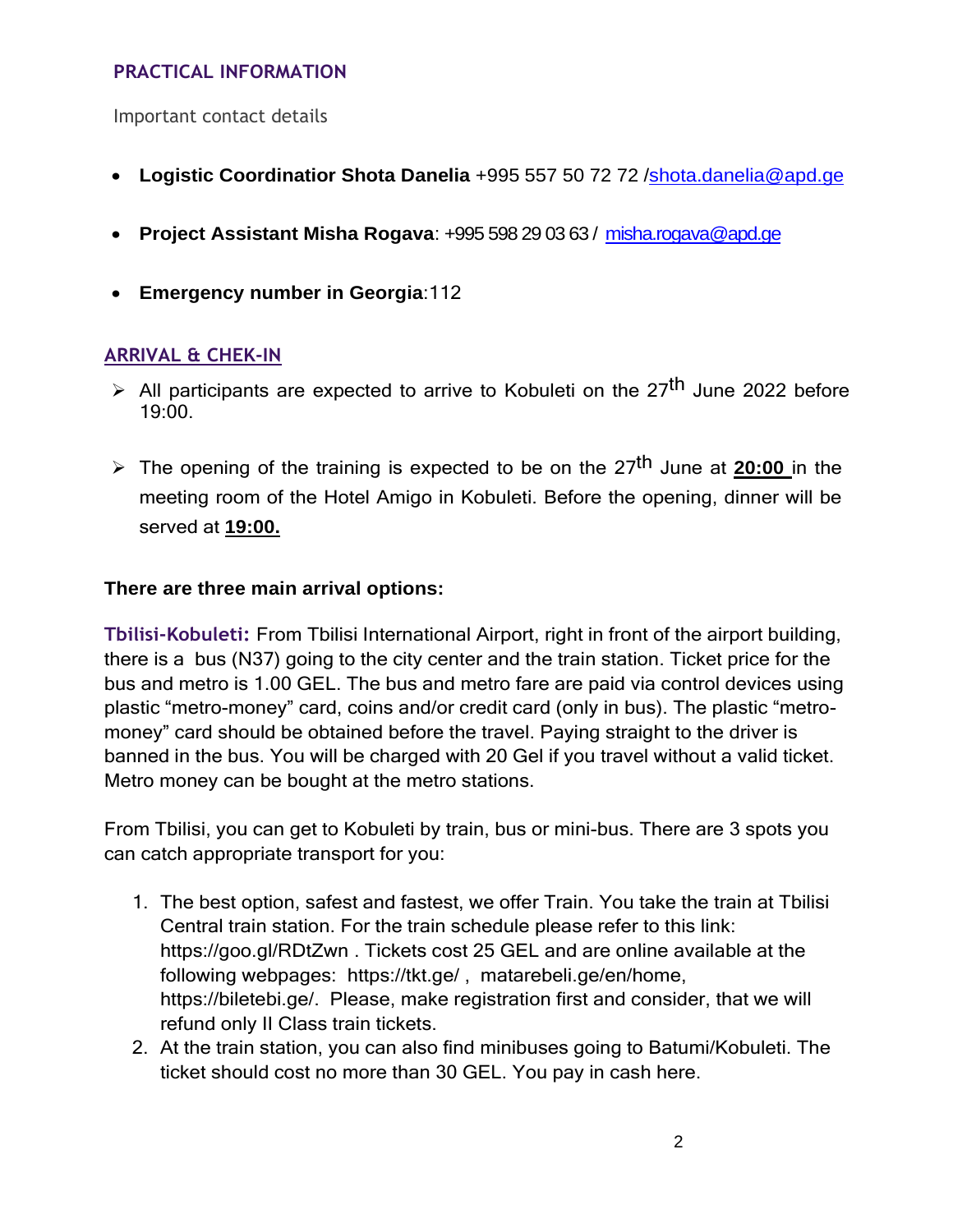3. Didube "Okriba" bus station. The easiest way to get to the station is by taking the Metro. Get out at Didube station (the same name as bus station, directions are also available in English in Tbilisi metro). Once there, look for a mini-bus going to Batumi or Kobuleti. The ticket should cost no more than 30 GEL. You pay in cash here. Estimated travel time from Tbilisi is 6 hours.

**Batumi-Kobuleti:**From the airport to Batumi, just take the bus right in front of the airport building. It will bring you to the city centre. From Batumi city centre, you can get to Kobuleti by mini-bus (Marshutka) they operate till late evening until 10 pm sometimes 11 pm. The travel costs 2 GEL. You can get the minibus at Batumi minibus station in front of Goodwill Supermarket at Chavchavadze str. near the cable car. If you are confused or feel lost please ask locals for directions just saying "Kobuleti Marshrutka". Once in the mini-bus, ask the driver to stop at 270 Agmashenebeli Ave. in Kobuleti. From there it is 2 minutes walk to the hotel through Tabidze st. 4 Estimated travel time from Batumi is 1 hour.

**Kutaisi-Kobuleti:**When the flights arrive, there are always mini-buses available in different directions. Ask/ look for minibuses going to Batumi and drop off in Kobuleti which is on the way. And ask the driver to stop at 270 Agmashenebeli Ave. in Kobuleti. From there it is 2 minutes walk to the hotel through the Tabidze str. 4 You can book your bus connection in advance at the following company: Georgian Bus http://www.georgianbus.com/. Estimated travel time from Kutaisi is 2 hours.

#### **DEPARTURE DAY**

Make sure your flights and tickets allow you to attend full programme:

Arrival is on June 27th

Departure is on July 04<sup>th</sup>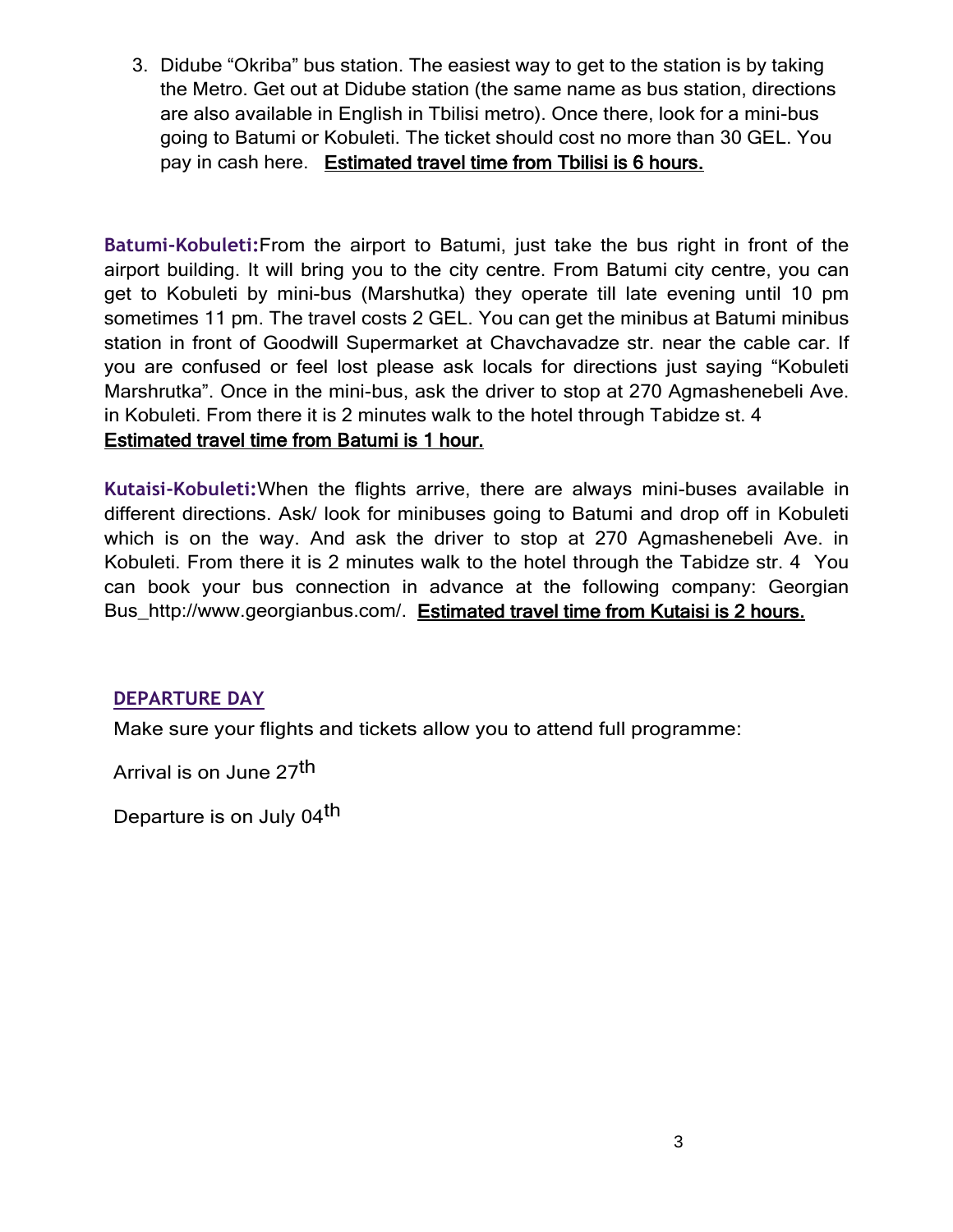#### **ACCOMODATION**

Hotel Amigo is located in Kobuleti, in the seaside of the Black Sea. Hotel Amigo has hosted already several trainings with APD and the group was very satisfied. Kobuleti is an old touristic resort. Nowadays, it receives lots of tourists from the regions in Georgia, Armenia, Azerbaijan, Turkey and Russia. It is 30 minutes away from Batumi, a newly developed touristic hub in the region.The peculiarities of the place are many, but you'll have time to discover them when we are there!



Hotel Amigo is managed by a local hospitable family from Kobuleti. It offers a comfortable Hotel style accommodation and they like to cook local food. We will be hosted in double-triple rooms with private bathroom. Bed linens and towels are provided. The Hotel consists of two main buildings for bedrooms and one building for the seminar and the restaurant. It also has a small basketball court, tennis table, a nice small quiet garden and a swimming pool. It is around 400m from the beach too.

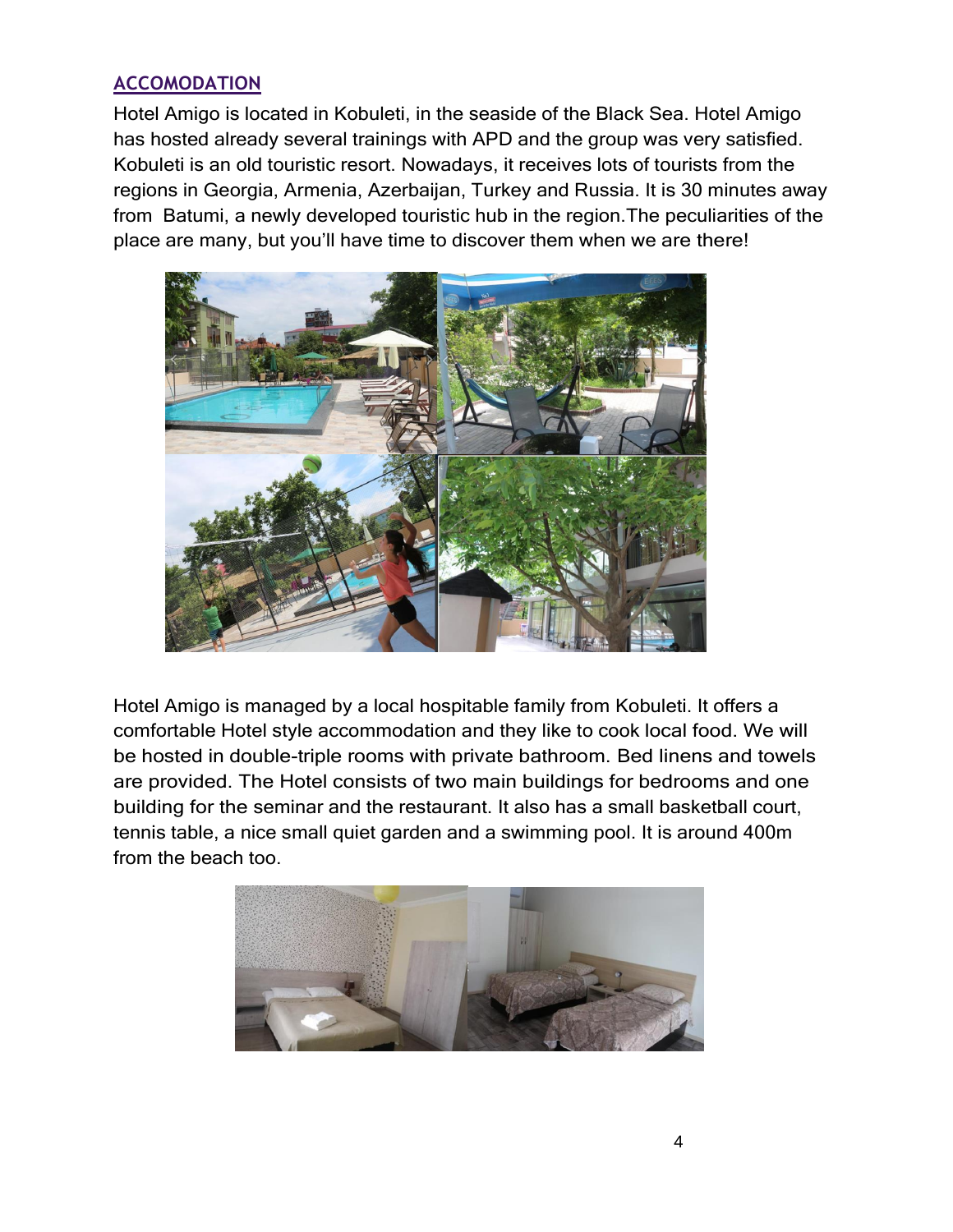#### **HOW DO WE GET TO THE HOTEL**

1. When arriving by train, the best way to get to the hotel is either to catch a taxi which is around 10 GEL or the bus passing Rustaveli st. or Agmashenebeli Ave.

2. If you come by bus or mini-bus, you will be passing by Agmashenebeli Ave. and you get out at street No. 270. From there it is 2 minutes walk to the hotel through the Tabidze str. 4



#### **WHAT TO BRING WITH YOU?**

- If possible, a board game, a table game, or any other easy-to-carry game you love to play!
- Some cookies/snacks to share from the place you live in or come from Comfortable clothes for the training
- Warm and rainproof clothes and/or umbrella but also swimming suits! Adjara is a very rainy region with a sub-tropical climate. It can be that we have a sunny week or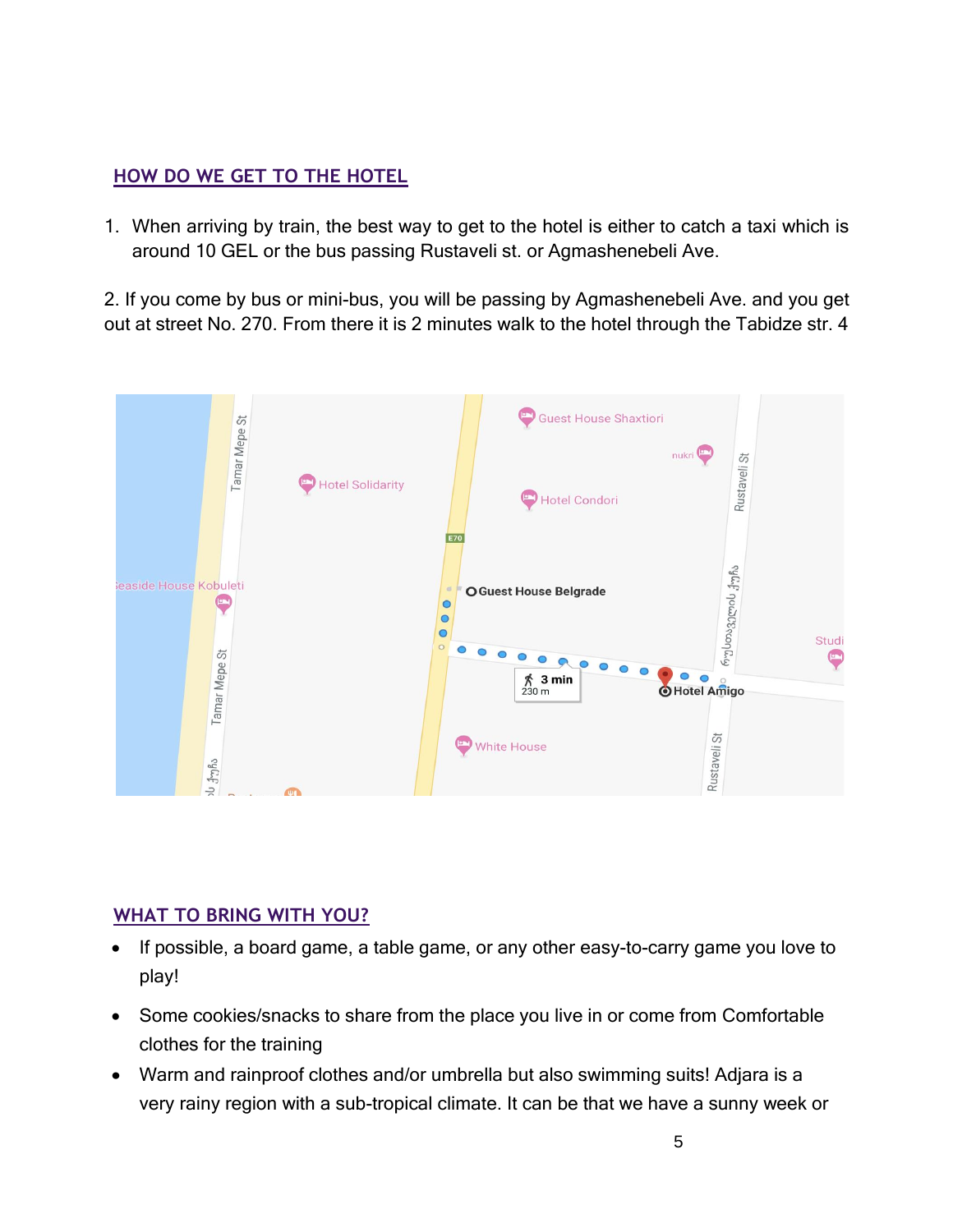that there is a lot of rain. It is difficult to predict at the moment. In the evenings it will be fresh, and during the day, in May, we cannot make an accurate prediction. Before the visit, please check the weather in reliable websites.

#### **CURENCCY IN GEORGIA**

National currency is Georgian LARI (GEL). Currently 1 EUR = 3.30 GEL The exchange of money will be possible at The Airport or at exchange kiosks which are located almost everywhere in the city center. (Some of them has exchange fee and please check in advance)

### **Regulations for Crossing the Georgian Border in connection with the COVID-19 pandemic**

Foreign citizens taking any mode of travel (air, land orsea) are allowed into Georgia on the following terms:

- **VACCINATED VISITORS** Must present document proof of full vaccination (two doses or, in the case of Johnson & Johnson, one dose).
- **UNVACCINATED VISITORS** Must present negative PCR test results taken 72 hours prior to visiting Georgia. (PCR test results must be presented in Georgian. English, or Russian language.)

**For more details on travel regulations please follow the link: <https://stopcov.ge/en/page/sazRvris-kveTis-regulaciebi>**

#### **HEALTH & SAFETY**

- Health and travel insurance is not provided and will not be reimbursed by the organisers. All participants who are traveling to Georgia are requested to purchase individual travel insurance.
- Please wear face masks indoors, and use hand sanitizer.